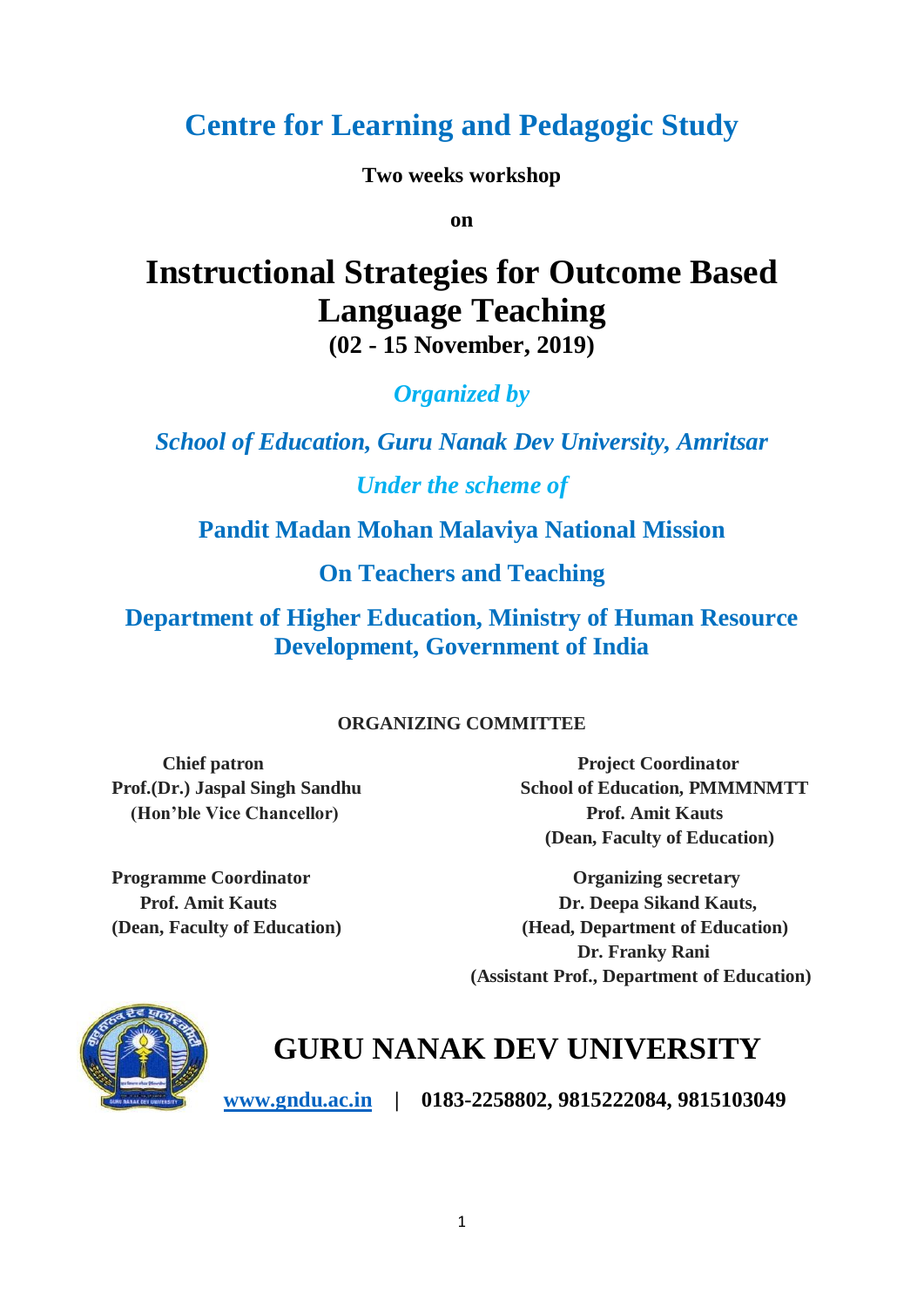#### **ABOUT THE INSTITUION**

Guru Nanak Dev University was established at Amritsar, India on November 24, 1969 to commemorate Guru Nanak Dev's birth quincentenary celebrations. The university has marked its emblem across the globe and is continuing its journey of achieving new heights in pursuance of its cherished goals. University Grants Commission (UGC) has granted category -1 status to the university, the only university to get this ELITE STATUS in the region of Punjab , Haryana , Himachal Pradesh & Chandigarh . Improving its rank from last year, Guru Nanak Dev University has been ranked 59 in the All – India university ranking released under the national institution ranking framework (NIRF) by the Ministry of Human Resource Development (MHRD), Govt. of India. Guru Nanak Dev University (GNDU) being a State University became the first university to get approval of School of Education. The SOE endeavors to provide programmes of excellence in pre-service and in-service education of prospective and practicing teachers through teaching and learning, research, consultancy, publication and community services.

#### **ABOUT THE WORKSHOP**

Effective instructional strategies in language learning incorporates meaningful and purposeful activities that provide students with opportunities to use language in active communication. Teachers need to understand how to design the environment in a language classroom so as to optimize language and literacy learning and to avoid linguistic obstacles to content area learning. Beyond teaching children to read and write in school, teachers need to help children learn and use aspects of language associated with the academic discourse of the various school subjects. This workshop will help the participants to understand how language works and to plan instructional strategies in the language classroom to expand the linguistic horizons of the students.

#### **OBEJECTIVES:-**

#### **The participants will be able to:**

- Become aware of how language functions in various modes of communication across the curriculum.
- Adopt a conversational approach replicating real situations likely to occur.
- Identify and teach the language vocabulary and structures found in specific content area.
- Ensure a match between the learner and the language in term of relevance and learning styles.
- Use technology in a language classroom.
- Develop modules of various instructional strategies for language teachers.